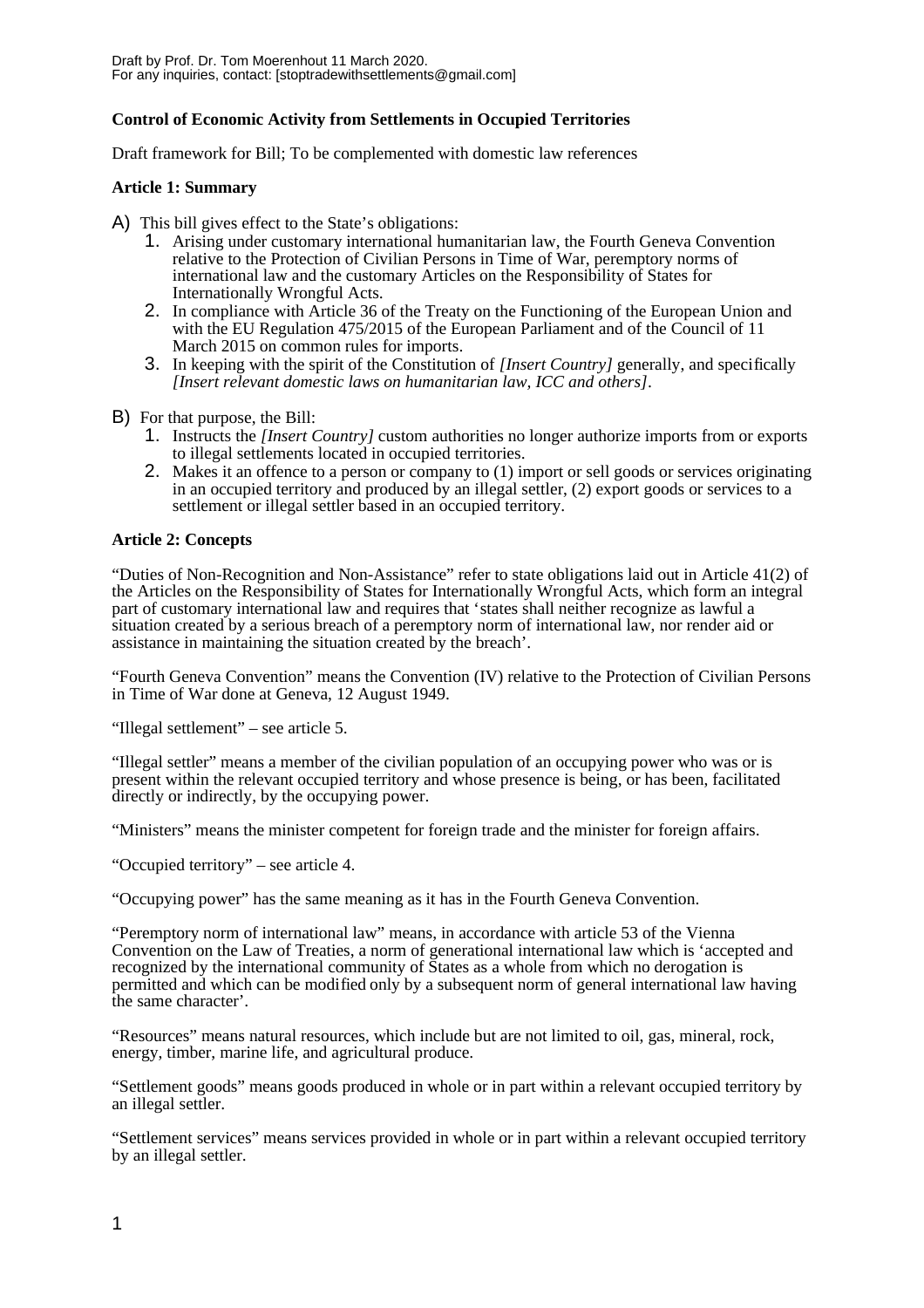"Settlement trade" means trade originating to/from the State of *[Insert Country]* and from/to illegal settlements in occupied territories.

# **Article 3: Obligation of the State of Belgium to act on illegal settlement trade**

- A) Having regard to the quintessential importance of abiding by peremptory norms of international law for the pursuit and protection of international peace and security.
- B) Having regard to the fact that all peremptory norms are international customary law and that the State of *[Insert Country]* recognizes the need to protect international treaty and customary law in the case of grave violations of international humanitarian law in *[Insert relevant domestic laws]*.
- C) Having regard to the stipulations of internationally wrongful acts in *[Insert relevant domestic laws]*, in particular that a crime against humanity includes apartheid as defined in the Rome Statute of the International Criminal Court and that internationally wrongful acts include those articles of the 1949 Geneva Convention including, but not limited to:
	- (1) The destroying or taking possession of the property of the enemy, unless the taking possession is a consequence of urgent military need;
	- (2) The destruction or taking possession of goods, not as a result of urgent military need, that are exported on large scale, unlawfully and willingly;
	- (3) The pillage of a city or place, also when these are taken during an attack;
	- (4) The direct or indirect transfer of the civilian population of the occupying force to the occupied territory;
- D) Having regard to the confirmation by the State of *[Insert Country]* that the crimes elaborated in the *[Insert relevant domestic laws]* are to be penalized with incarceration.
- E) Having regard to the peremptory norms discussed by the International Law Commission in its developing of the Articles on the Law of Treaties and the Articles on the Responsibility of States for Internationally Wrongful Acts, including the prohibitions of aggression, genocide, slavery, racial discrimination, crimes against humanity, torture and the right to self-determination.
- F) Having regard to the International Court of Justice decision that core norms of international law are *erga omnes* norms to be observed by all States because they constitute intransgressible principles of international customary law that are fundamental to the respect of humanity.
- G) Having regard to the definition of Crimes Against Humanity by the Criminal Court of Justice, including but not limited to<sup>[1](#page-1-0)</sup>:
	- (1) Imprisonment or other severe deprivation of physical liberty in violation of fundamental rules of international law;
	- (2) The crime of Apartheid.
- H) Having regard to the definition of War crimes by the International Criminal Court, including but not limited to<sup>[2](#page-1-1)</sup>:
	- (1) Grave breaches of the 1949 Geneva Conventions including extensive destruction and appropriation of property, not justified by military necessity and carried out unlawfully and wantonly;
	- (2) Other serious violations of the laws and customs applicable in international armed conflict, including, but not limited to, (1) the transfer, directly or indirectly, by the Occupying Power of parts of its own civilian population into the territory it occupies, or the deportation or transfer of all or parts of the population of the occupied territory within or outside this territory, (2) the destructing or seizing of the enemy's property unless such destruction or seizure be imperatively demanded by the necessities of war, and (3) the pillaging of a town or place, even when taken by assault.
- I) Having regard to the fact that trade can imply recognition of an internationally wrongful act, particularly when such trade primarily benefits the occupying power. In particular referring to the ICJ Advisory Opinion on Namibia in which the ICJ addresses economic relations: "the restraints which are implicit in the non-recognition of South Africa's presence in Namibia […]

<span id="page-1-0"></span><sup>1</sup> Rome Statute of the International Criminal Court, Article 7.

<span id="page-1-1"></span><sup>2</sup> Rome Statute of the International Criminal Court, Article 8.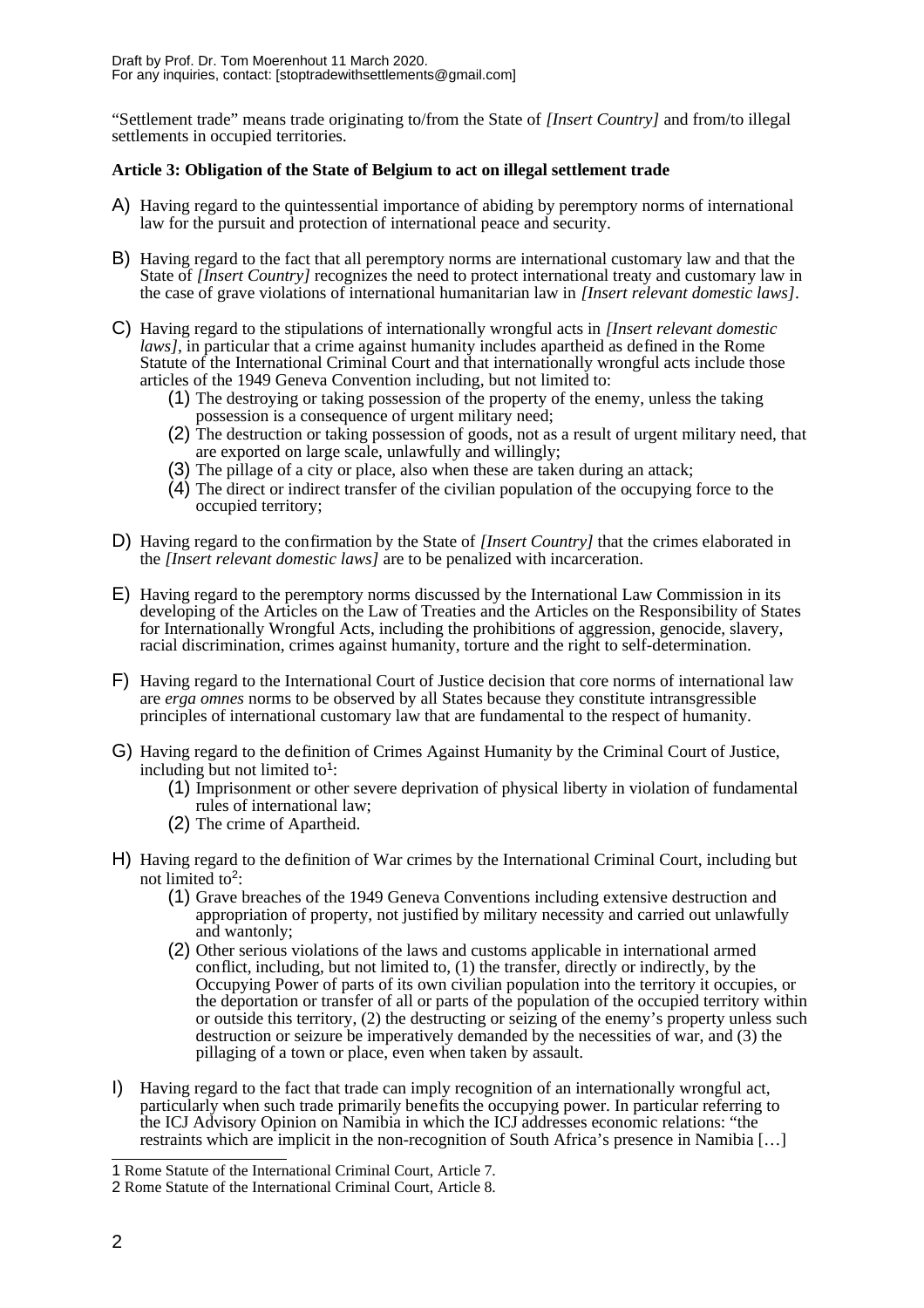impose upon member States the obligation to abstain from entering into economic and other forms of relationship or dealings with South Africa on behalf of or concerning Namibia which may entrench its authority over the Territory"<sup>[3](#page-2-0)</sup>. The Hague Convention and the Fourth Geneva Convention confirm that the fundamental prohibition of the transfer of civilian population *ipso facto* implies an equally strong prohibition on the economic activity of transferred civilians for the benefit of the occupying state<sup>[4](#page-2-1)</sup>.

- J) Having regard to the fact that trade can provide assistance to the maintenance of an internationally wrongful act, particularly when such trade primarily benefits the occupying power. In particular referring to the Marrakesh Agreement Establishing the World Trade Organization, whose preamble confirms the economic benefits of liberalized trade: "raising standards of living, ensuring full employment and a large and steadily growing volume of real income and effective demand, and expanding the production of and trade in goods and services"[5](#page-2-2) .
- K) Having regard to *[Insert Country]* experience with restricting trade because of a lack of consent, for example in *[Insert relevant domestic laws].*
- L) Having regard to the competence of the State of *[Insert Country]* over its customs authorities while always recognizing the exclusive competence of the European Commission in the field of Common Commercial Policy.
- M) Having regard to Article 36 of the Treaty on the Functioning of the European Union, which allows for "prohibitions or restrictions on imports, exports or goods in transit justified on grounds of public morality, public policy or public security"[6](#page-2-3) .
- N) Having regard to Article 24.2 lett. a) of the Regulation 2015/478 of the European Parliament and of the Council on Common Rules for Imports, which confirms that the regulation on imports "shall not preclude the adoption or application by Member States of: (a) prohibitions, quantitative restrictions or surveillance measures on the ground of public morality, public policy or public security"<sup>[7](#page-2-4)</sup>.
- O) Having regard to the conformity of trade restrictive measures toward illegal settlements in occupied territories with WTO law, because of a lack of substantive jurisdiction of GATT due to the limits on its territorial application, the *lex specialis* nature of the duties of non-recognition and non-assistance, or the application of public moral and security exceptions in the WTO treaties.
- P) It is confirmed that the State of *[Insert Country]* will prohibit the importation and exportation of goods and services to and from illegal settlements in Occupied Territories. This measure does not constitute a sanction, but safeguards the territoriality principle in, and unity of, international law, specifically with regards to peremptory norms of international law.

## **Article 4: Establishing whether a territory is occupied**

"Occupied territory" means a territory which is occupied within the meaning of the Fourth Geneva Convention and which has been confirmed or designated in one or more of the following:

- (1) a decision or advisory opinion of the International Court of Justice, or
	- (2) a decision of the International Criminal Court, or
	- (3) a decision of an international tribunal, or
	- (4) in a regulation made by the Minister of Foreign Affairs, or

<span id="page-2-1"></span><span id="page-2-0"></span><sup>3</sup> Advisory Opinion, *Legal consequences for States of the Continued Presence of South Africa in Namibia (South West Africa) notwithstanding Security Council Resolution 276,* ICJ, 21 June 1971, para. 124-125. 4 1907, Hague Convention (IV) Respecting the Laws and Customs of War on Land and Its Annex: Regulations Concerning the Laws and Customs of War on Land (The Hague Regulation), Article 55.; Conference of the High Contracting Parties to the Fourth Geneva Convention: statement by the International Committee of the Red Cross, 05 December 2001, Article 49.; Moerenhout, *The obligation to withhold from trading in order not to recognize and assist settlements and their economic activity in occupied territories,* 2012, Journal of International Humanitarian Dispute Settlement, Vol. 3, N. 2, at 349-352.

<span id="page-2-2"></span><sup>5</sup> 1994 Marrakesh Agreement Establishing the World Trade Organization, no. 31874.

<span id="page-2-3"></span><sup>6</sup> Treaty on the Functioning of the European Union, Article 36.

<span id="page-2-4"></span><sup>7</sup> European Parliament and Council, *Regulation on Common Rules for Imports,* 11 March 2015, Regulation 2015/478, L83/16.